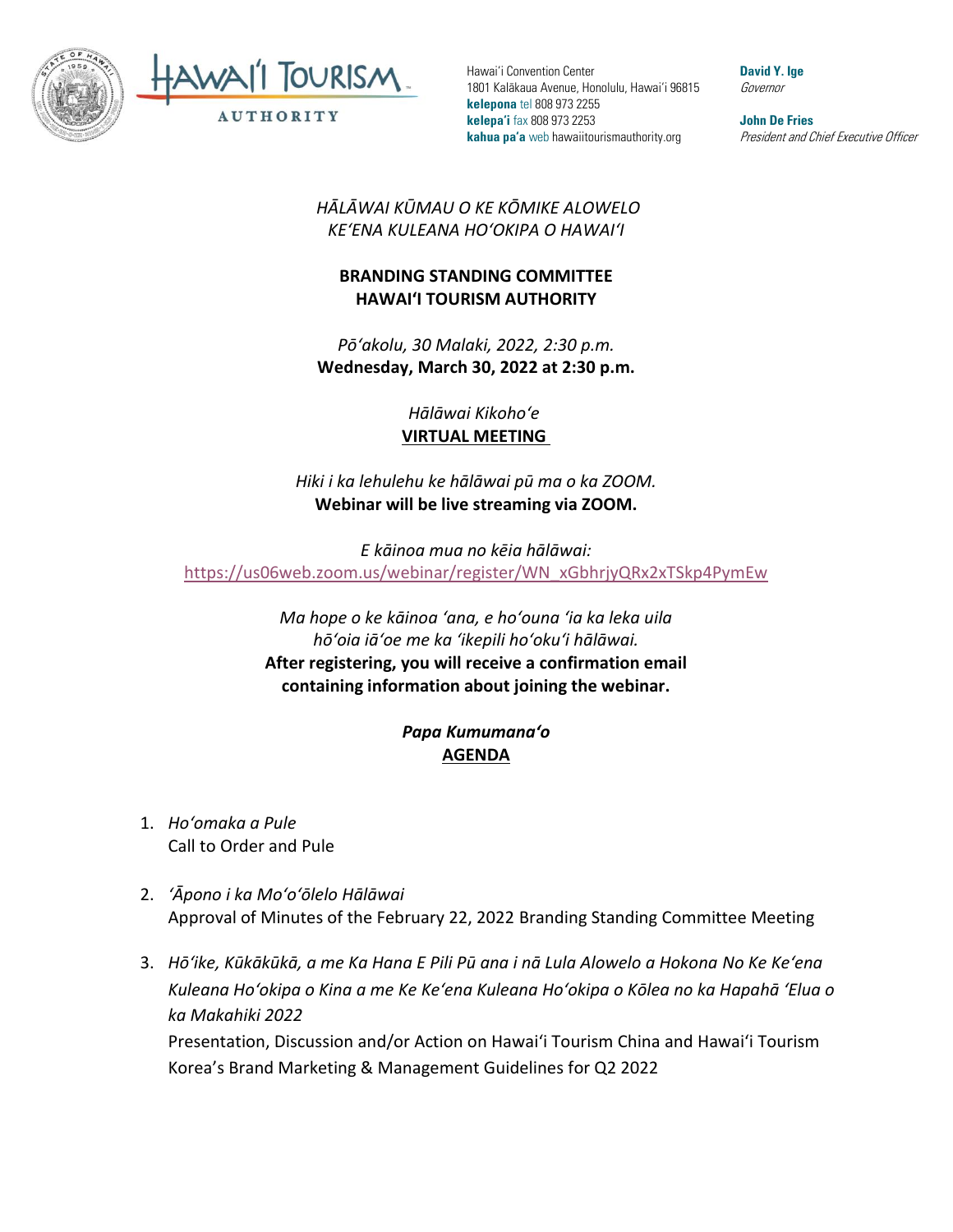

Hawai'i Convention Center 1801 Kalākaua Avenue, Honolulu, Hawai'i 96815 **kelepona** tel 808 973 2255 **kelepa'i** fax 808 973 2253 **kahua pa'a** web hawaiitourismauthority.org

**John De Fries** President and Chief Executive Officer

**David Y. Ige** Governor

- 4. *Ka Nūhou RFP no nā Hana Alowelo a Hokona Hāʻuki*  Sports Brand Marketing & Management Update for RFP
- 5. *Hōʻike, Kūkākūkā, a me Ka Hana E Pili Pū ana i Ka Hanana LPGA Lotte ma ʻApelila* Presentation, Discussion and/or Action on LPGA Lotte Event in April
- 6. *Ka Hōʻike a me ke Kūkākūkā no nā Hana Global MCI* Presentation and Discussion on Global MCI Initiatives
- 7. *Hōʻike, Kūkākūkā, a Hoʻoholo i ka ʻĀpono ʻana i ka Hai ʻia o Kekahi Kanaka Manaʻo Aʻoaʻo no ka Pāhana Hawaiʻi Smart Destination* Presentation, Discussion and/or Action on Approval to Solicit a Consultant Related to the Hawai'i Smart Destination Initiative
- 8. *Hoʻokuʻu* Adjournment

*\*\*\* ʻAha Hoʻokō: Ua hiki i ka Papa Alakaʻi ke mālama i kekahi hālāwai kūhelu i kū i ka Hawaiʻi Revised Statutes (HRS) § 92-4. E mālama ʻia kēia hālāwai kūhelu nei ma lalo o ka § 92-5 (a)(4), § 92-5 (a)(8) and §201B-4(a)(2) no ka pono o ko ka Papa Alakaʻi kūkā a hoʻoholo ʻana i nā nīnūnē a nīnau i pili i ko ka Papa Alakaʻi kuleana me ko ka Papa Alakaʻi loio. He hālāwai kūhelu kēia i ʻole paulele ʻia ka ʻikepili a i mea hoʻi e mālama kūpono ai ko Hawaiʻi ʻano, he wahi i kipa mau ʻia e nā malihini.*

**\*\*\* Executive Session:** The Board may conduct an executive session closed to the public pursuant to Hawai'i Revised Statutes (HRS) § 92-4. The executive session will be conducted pursuant to HRS § 92-5 (a) (2), § 92-5 (a)(4), § 92-5 (a)(8) and §201B-4(a)(2) for the purpose of consulting with the board's attorney on questions and issues pertaining to the board's powers, duties, privileges, immunities, and liabilities; to consider hiring and evaluation of officers or employees, where consideration of matters affecting privacy will be involved; and to discuss information that must be kept confidential to protect Hawai'i's competitive advantage as a visitor destination.